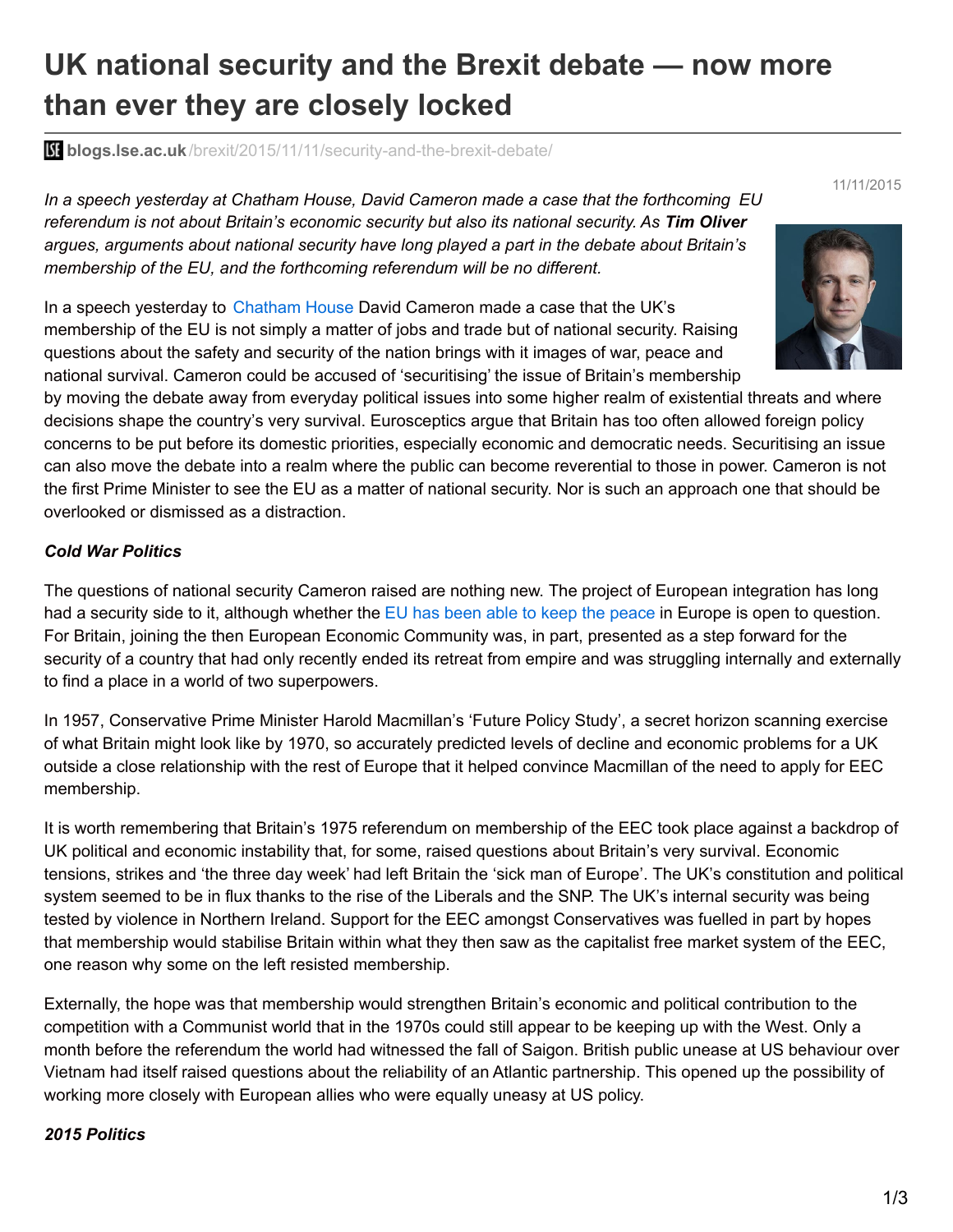What then is the national security case today for the UK's EU membership given the Cold War is over, Northern Ireland is peaceful, Britain is no longer the 'sick man of Europe', NATO remains the world's most powerful military alliance, and the existence of the UK is not threatened as it was by the USSR? Any national security case rests on four broad areas.

#### *Great Power*

Ideas of Britain as a great power able to protect its interests at



home and abroad have since 1945 increasingly rested on the UK's relationship with the USA and Europe. Being able to draw on the power of the [European](https://www.chathamhouse.org/expert/comment/britain-needs-rethink-its-circles-influence) side as a force multiplier has become increasingly central as Britain's own economic and military capabilities have declined. For David [Hannay](http://www.britishinfluence.org/a_little_history_is_a_dangerous_thing), former British Ambassador to the UN, the EU allows Britain to better handle global challenges as diverse as a newly assertive Russia and emerging powers, through to climate change, and massive migratory flows. Other options for Britain to pursue a great power status and secure its interests are seen as either limited or overplayed. Talk of rebuilding the Commonwealth, of working more closely with the 'Anglosphere', of joining the USA in NAFTA, or of becoming a 'Switzerland with nukes' lack much credibility. Even if they worked out in the long run, they would take time to unfold and consume effort to create. Leaders from a variety of nations around [Europe](https://dgap.org/en/think-tank/publications/dgapanalysis/united-kingdom-and-european-union) and the world have raised doubts as to whether a Brexit is a way for Britain to boost its international standing or security.

# *Atlanticism*

Close relations with the USA remain, despite all the arguments, the cornerstone of UK and European security. Brexit is not going to bring to an end such arrangements as 'Five Eyes' or close cooperation on Special Forces. However, the wider political relationship with the USA would be tested. Only a few on the fringe of the political right in Washington D.C. think a Brexit would be a sound idea for the UK, USA, EU and transatlantic relations. As Condoleezza Rice, former Bush Administration Secretary of State and National Security Advisor, recently told [Chatham](https://www.chathamhouse.org/event/renewing-transatlantic-alliance) House, 'it is a very different Europe if it is a continental one'. The US has been a long-standing supporter of European integration and Britain's involvement in it. A Britain that challenges both of these could find it damages both its relationship with the USA and the USA's commitment to Europe at a time of heightened US exasperation at European inability to think about geostrategic concerns – whether they be Russia, China or ISIL – and invest in the necessary defence commitments.

# *European geopolitics*

As Cameron made clear, the prosperity and security of the rest of Europe are vital for the UK, and always have been. A Brexit could change the European [geopolitical](http://www.tandfonline.com/doi/abs/10.1080/13600826.2015.1044425?journalCode=cgsj20) landscape in ways that are not favourable to the UK. A Brexit would remove the largest and keenest supporter of Atlanticism and an outward looking economic liberalism from Europe's predominant political and economic organisation. The EU could [become](http://www.swp-berlin.org/fileadmin/contents/products/research_papers/2013_RP07_olv.pdf) a union that is more inward looking and protectionist. The idea that Brexit could lead to the [disintegration](https://www.academia.edu/9179322/_Brexit_and_the_idea_of_European_Disintegration_) of the EU and the Eurozone is not to be casually overlooked given the costs this could bring about for the UK and Europe. As HM the [Queen](http://www.bbc.co.uk/news/uk-33265361) warned during a state visit to Germany in June of this year, the division of Europe is in nobodies interests and certainly not that of her own kingdom. While a British exit is not going to lead to war, it would add to strains on an organisation which however imperfect remains with NATO one of the two pillars on which European politics and security have been built since 1945 and 1989.

David Cameron might want a UK exclusion from an 'ever [closer](http://blogs.lse.ac.uk/brexit/2015/11/09/understanding-camerons-renegotiations-the-ever-closer-union-problem/) union' but the UK will still face a choice as to what extent it wishes to engage in the EU's ongoing integration. For Eurosceptics, integration threatens Britain's sovereignty, democracy and allows EU immigration to put pressures on its population, meaning Britain's security and stability would be better preserved outside the EU. At the same time, a British departure could allow the EU to unite more easily. One of Britain's longest standing [international](http://data.parliament.uk/writtenevidence/committeeevidence.svc/evidencedocument/foreign-affairs-committee/the-costs-and-benefits-of-uk-membership-of-the-eu/written/22181.html) aims has been to prevent any single power dominating